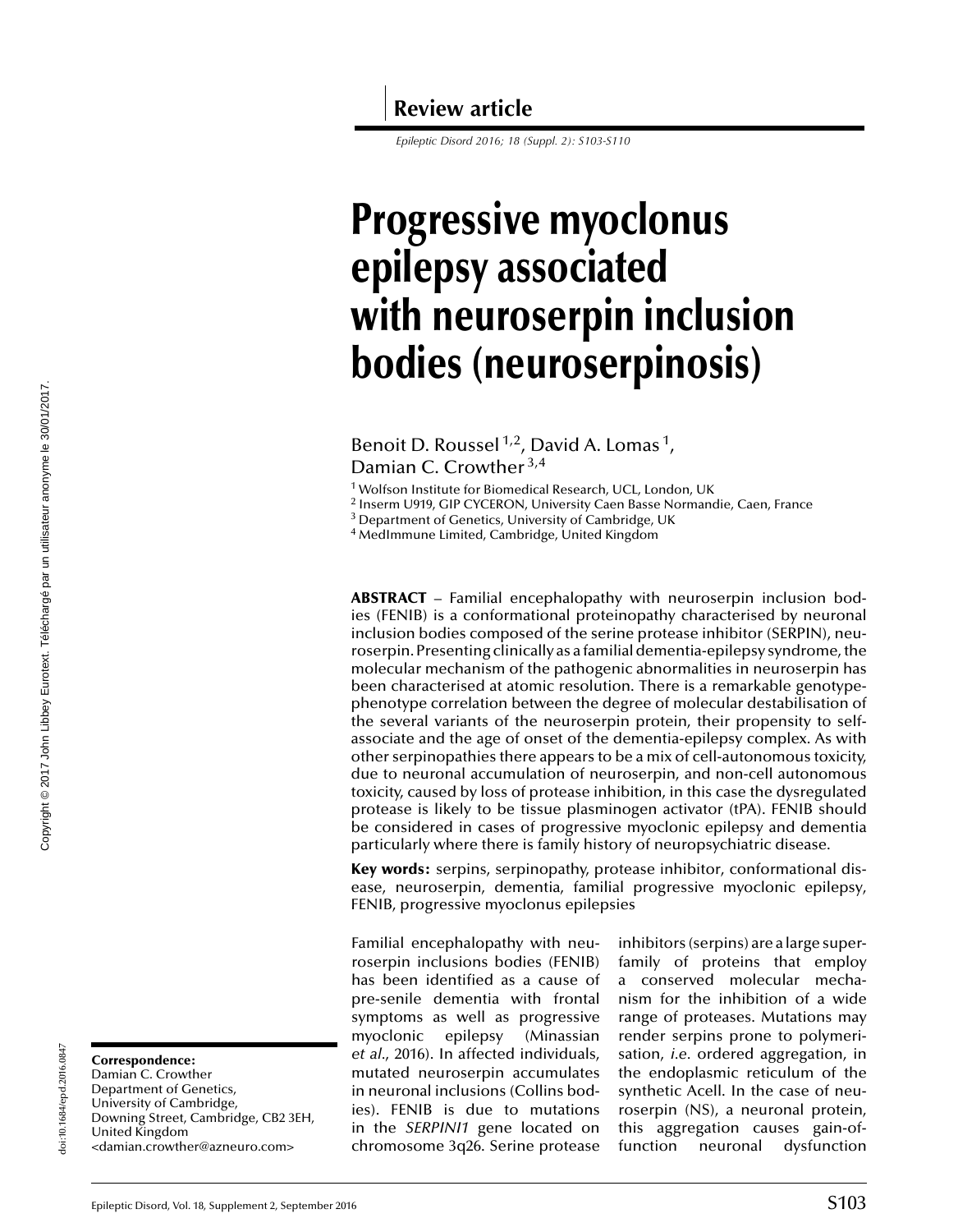that is thought to underpin the neurological manifestations. NS also inhibits tPA and, in this way, is thought to regulate the sensitivity of neurones to glutamatergic excitatory neurotransmission at the NMDA (N-methyl-D-aspartate) receptor. The epileptic component of FENIB may be due to dysfunction of the NS/tPA pathway.

Neuroserpin (NS) is a member of the serine protease inhibitor, or serpin, superfamily and has sequence and structural homologies to the archetype  $\alpha_1$ -antitrypsin. At the molecular level, serpins are composed of 9  $\alpha$ helices,  $3 \beta$ -sheets (A to C) and an exposed mobile reactive centre loop (RCL). The RCL typically contains 20 residues that act as a pseudo-substrate for the target protease [\(Elliott](#page-6-0) *[et a](#page-6-0)l*[., 1996; Ryu](#page-6-0) *[et a](#page-6-0)l*[., 1996\).](#page-6-0) The main role of NS is to regulate the plasmin proteolytic pathway, in particular by inhibiting tissue-type plasminogen activator (tPA). In this regard, NS plays physiological roles in the development of the central nervous system [\(Seeds](#page-6-0) *[et a](#page-6-0)l*[., 1999\),](#page-6-0) in learning and memory and also in such pathological events as stroke ([Cole](#page-5-0) *[et al.,](#page-5-0)* [2007\)](#page-5-0) and epilepsy ([Qian](#page-6-0) *[et a](#page-6-0)l*[., 1993\).](#page-6-0)

Numerous mutations in human serpins have been linked to a wide range of diseases; examples include emphysema, angioedema, and dementia with progressive myoclonus epilepsy, resulting from mutations in  $\alpha_1$ -antitrypsin, C1-inhibitor, and neuroserpin, respectively. Direct toxicity is invariably a consequence of the intracellular accumulation of serpin aggregates that are termed polymers, and may result in death of the synthetic cell. In the case of neuroserpin, cytotoxicity is seen exclusively in neurons of the central nervous system. There may also be associated loss-of-function effects caused by the deregulated hyperactivity of the target proteases and this may underpin the development of epilepsy in patients carrying neuroserpin variants. To date, only a few families and exceptionally rare non-familial cases of progressive myoclonic epilepsy linked to the *SERPINI1* gene have been described. Age at onset is between 13 and 60 years and the disorder is severe with rapid loss of autonomy and premature death.

#### **Pathophysiology of neuroserpin-related disease**

Neuroserpin was first identified as an axonallysecreted glycoprotein in the conditioned medium of embryonic chick dorsal root ganglia cells ([Stoeckli](#page-6-0) *[et](#page-6-0) [al.](#page-6-0)*, [1989; Osterwalder](#page-6-0) *[et a](#page-6-0)l*[., 1996\).](#page-6-0) In mammals it is expressed in the central and peripheral nervous system, predominantly in neurons [\(Hastings](#page-6-0) *[et al.,](#page-6-0)* [1997;](#page-6-0) [Osterwalder](#page-6-0) *[et al.,](#page-6-0)* [1998\)](#page-6-0) where it can inhibit a number of trypsin-like enzymes, including thrombin and plasmin ([Osterwalder](#page-6-0) *[et al.,](#page-6-0)* [1998\),](#page-6-0) however, subsequent studies indicate that PA is themain physiological target. Accordingly, the highest levels of NS are found in parts of the nervous system that have the highest expression of tPA mRNA and protein [\(Krueger](#page-6-0) *[et al.](#page-6-0)*, [1997\).](#page-6-0)

While not all serpins interact with proteases, those such as neuroserpin, which have retained inhibitory activity, employ a highly conserved molecular mechanism. The sequence of events that results in inhibition begins with the serpin's RCL (labelled in red in *[figure 1M](#page-2-0)*) entering the active site of the cognate protease, initially behaving as a substrate. The enzyme and serpin form a transient intermediate called the Michaelis complex ([Ye](#page-6-0) *[et al.](#page-6-0)*, [2001\)](#page-6-0) which precedes the cleavage of the RCL at a specific position, termed the P1-P1' bond. This leads to the release of the P1 residue and the formation of an ester bond between the Cterminal portion of the serpin and the protease. At this stage, however, further hydrolysis, that would otherwise release cleaved serpin and active protease, is prevented by a profound conformational change in the serpin ([Wright & Scarsdale, 1995\).](#page-6-0) This transition from a "stressed to relaxed" form occurs as the proteaseattached remainder of the RCL inserts as a  $\alpha$ -strand in the main  $\beta$ -sheet A of the serpin core. This insertion is highly energetically favourable and violently flips the enzyme from the upper to the lower pole of the serpin [\(Huntington](#page-6-0) *[et a](#page-6-0)l*[., 2000\),](#page-6-0) causing steric denaturation and inactivation of the protease. Permanent destruction of the protease is subsequently achieved by third-party proteolysis of those domains of the target protease that have been rendered unstructured ([Huntington](#page-6-0) *[et a](#page-6-0)l*[., 2000\).](#page-6-0) Experimentally, the enzymeserpin complex is relatively stable with a dissociation rate constant that is an order of magnitude slower than the association rate [\(Belorgey](#page-5-0) *[et a](#page-5-0)l*[., 2002\).](#page-5-0) However, dissociation of the serpin-enzyme complex does occur, in which case the released neuroserpin is in the inactive, cleaved conformation. In contrast, when tPA is liberated from the complex, it retains its proteolytic activity[\(Osterwalder](#page-6-0) *[et al.](#page-6-0)*, [1998\).](#page-6-0)

## **Clinical features and genotype-phenotype correlations**

Mutations in the neuroserpin gene were first reported to cause an autosomal dominant form of pre-senile dementia ([Belorgey](#page-5-0) *[et a](#page-5-0)l*[., 2002\),](#page-5-0) described as familial encephalopathy with neuroserpin inclusion bodies (FENIB), characterized histologically by unique neuronal inclusion bodies and biochemically by polymers of the neuron-specific serpin, neuroserpin. These authors reported 2 unrelated Caucasian families living in the United States, carrying 2 different heterozygous mutations (S49P and S52R). In the larger family, affected individuals presented clinically around the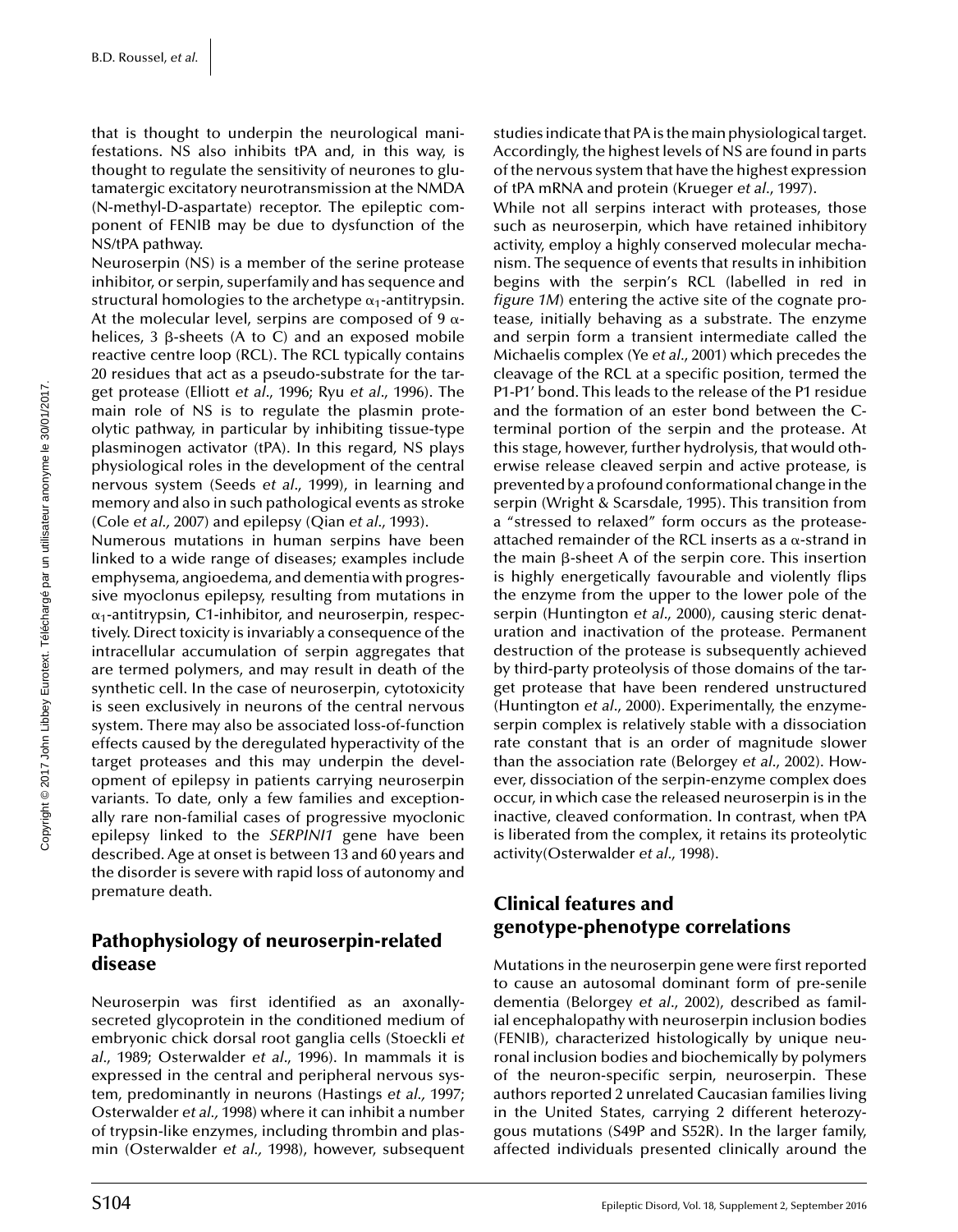<span id="page-2-0"></span>

**Figure 1.** Molecular models of serpin conformers. M represents the active protease inhibitor with the reactive loop shown in red and -sheet A in blue. Mutations that destabilize sheet A (typically in the so-called 'shutter region' signified by the red dashed box) allow the partial insertion of the reactive loop to form a new strand in sheet A (M\*). The consequent opening of the sheet allows the reactive loop from another serpin to insert forming a serpin dimer (P). The repeated addition of serpins by loop-sheet polymerisation in this way results in large aggregates.

fifth decade of life with cognitive decline, including deficits in attention and concentration, response regulation difficulties, and impaired visuospatial skills. Memory was also impaired, but to a lesser degree than is typically seen in individuals with Alzheimer's disease. After several years of disease progression, most affected individuals were unable to work and eventually required nursing-home care. The second, much smaller family showed an earlier clinical onset, during the second or third decade of life. Affected individuals presented with both epilepsy and progressive cognitive decline and their neuro-histology was dominated by eosinophilic, PAS-positive intraneuronal inclusions in the brain. Later on, a small family with 2 affected siblings featuring progressive myoclonus epilepsy and dementia was described ([Belorgey](#page-5-0) *[et a](#page-5-0)l*[., 2002\).](#page-5-0) The affected individuals developed generalized seizures in adulthood and progressed to status epilepticus over several years. In addition, they also developed slow speech, diplopia, nystagmus, dysarthria, and myoclonus in the extremities, with rapidly progressive dementia. Their deceased mother was, reportedly, similarly affected.

[Davis](#page-5-0) *[et a](#page-5-0)l*[. \(1999a\) r](#page-5-0)eported additional patients with the disorder: a 23-year-oldman with an 8-year history of

progressive myoclonic epilepsy, dementia, tremor, and dysarthria. The second patient was a 13-year-old girl with progressive myoclonus epilepsy with intractable seizures, myoclonus, and dementia. She died at the age of 19 during status epilepticus. Her father was said to be 'mentally deficient', and a paternal uncle had died from epilepsy at the age of 18.

[Gourfinkel-An](#page-6-0) *[et al.](#page-6-0)* [\(2007\)](#page-6-0) subsequently described a small French family with progressive myoclonic epilepsy associated with a frontal syndrome starting from the age of 18 with severe myoclonus, generalized tonic-clonic seizures, and absences. The EEG of one of the patients showed diffuse slow waves, spikes, and spike-wave discharges superimposed on a slow background, with photic sensitivity at around 1 Hz. Cerebral MRI revealed cortico-subcortical atrophy. The patient's condition progressively worsened and swallowing difficulties were noticed at an early stage. Additionally, cerebellar symptoms and pyramidal signs were also present. Cognitive deterioration was severe (Mini-Mental Status Examination score: 12/30). Signs of frontal dysfunction were observed (emotional lability, distractibility, and poor performance on sequential motor tests) with sparing of long-term explicit memory. In another affected relative, who died at the age of 33,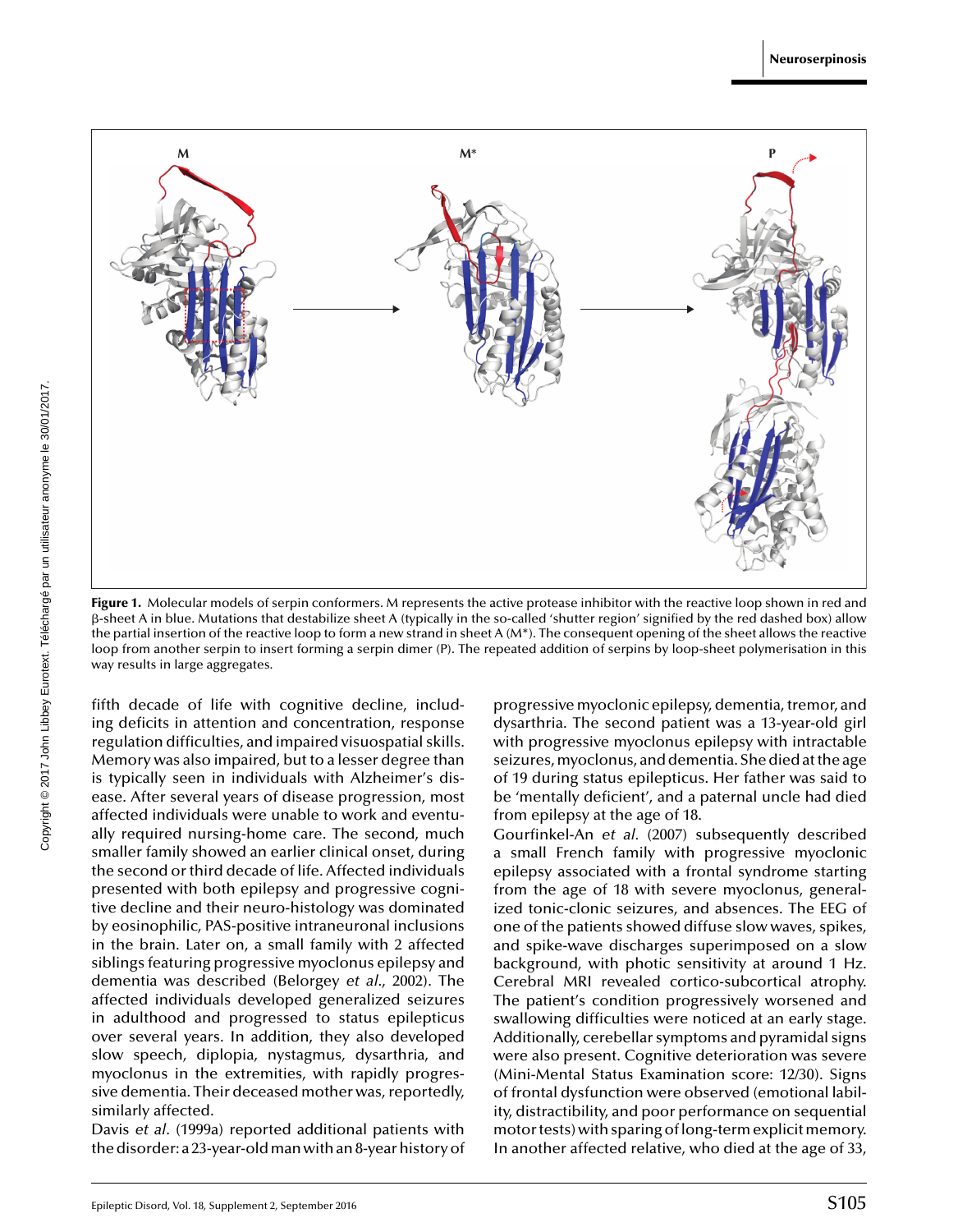| <b>Mutation</b>   | <b>Onset (years)</b> | <b>Clinical findings</b>               | <b>Inclusions</b> |
|-------------------|----------------------|----------------------------------------|-------------------|
| S <sub>49</sub> P | $45-63$              | Dementia and terminal seizures         | $^{+}$            |
| S52R              | $20 - 40$            | Myoclonus, Dementia                    | $++$              |
| L47P              | 20-30                | Progressive myoclonus epilepsy         | $+++$             |
| <b>H338R</b>      | 15                   | Progressive myoclonus epilepsy         | $+++$             |
| G392E             | 13                   | Progressive myoclonus epilepsy, chorea | $++++$            |
| G392R             | 8                    | Epilepsy with slow wave sleep          | $++++$            |

**Table 1.** Various mutations in the neuroserpin gene cause onset of dementia and myoclonic epilepsy at a wide range of ages. The most aggregation-prone neuroserpin variants in vitro cause juvenile forms of FENIB while less destabilizing mutations are not penetrant until the seventh decade. Histologically, patients with early onset disease exhibit a higher burden of cortical neuroserpin inclusions (+ through to ++++).

symptoms were similar and were first noticed when she was 18. Behavioural problems, depression, and frontal dysfunction were noticed. Epilepsy was drugresistant and she experienced, during the course of the disorder, two episodes of status epilepticus. She became mute and bedridden and died of inhalation pneumonia at the age of 33. In these patients, a heterozygous S52R missense mutation at position 273 in exon 2 was detected, the same as in the two families from the United States.

A few non-familial cases have been also described. [Coutelier](#page-5-0) *[et a](#page-5-0)l*[. \(2008\) r](#page-5-0)eported an 11-year-old girl who had had normal development until 8 years of age, when she developed a rapidly-progressive symptomatology, including aggressive behaviour, intellectual decline, psychic seizures, and subtle seizures with eyelid myoclonus. The EEG was suggestive of epilepsy with continuous spike-and-waves during slow-wave sleep. This patient was the first person identified with the G392R mutation in neuroserpin that resulted in severe juvenile phenotype and had accordingly appeared *de novo*. [Hagen](#page-6-0) *[et a](#page-6-0)l*[. \(2011\) m](#page-6-0)ore recently reported an additional sporadic patient with progressive myoclonus epilepsy and declining mental status starting in adulthood. Generalized seizures occurred early with myoclonus and progressive gait disturbances. Neuroimaging revealed mild atrophy and multiple periventricular white matter lesions, consistent with demyelination. The course was one of progressive decline with death occurring at the age of 34. Genetic analysis revealed a nucleotide substitution, resulting in a proline to leucine amino acid substitution (L47P). The genotype-phenotype correlations are remarkably strong, with mutations causing increasingly severe clinical features in the following order: S49P, S52R, L47P, H338R, G392E and G392R (*table 1*). In general, increasing clinical severity is characterized by earlier onset of the symptom and an increasing contribution from the epileptic component of the syndrome. More specifically, individuals with the S49P mutation have diffuse small intraneuronal inclusions of neuroserpin with an onset of dementia between the ages of 45 and 60 [\(Davis](#page-5-0) *[et al.,](#page-5-0)* [1999a; Davis](#page-5-0) *[et al.,](#page-5-0)* [1999b; Bradshaw](#page-5-0) *[et al.,](#page-5-0)* [2001\).](#page-5-0) People with the S52R, L47P and H338R variants have larger and more numerous intraneuronal inclusions associated with progressively earlier onset of symptoms, during early adulthood (S52R, L47P) and adolescence (H338R) ([Hagen](#page-6-0) *[et al.,](#page-6-0)* [2011;](#page-6-0) [Miranda](#page-6-0) *[et al.,](#page-6-0)* [2008\).](#page-6-0) In the most severe cases, caused by the most polymerogenic mutations, namely G392R and G392E, the patients exhibit the earliest onset of symptoms, with profound intellectual decline during childhood associated with severe, uncontrolled epilepsy ([Coutelier](#page-5-0) *[et al.,](#page-5-0)* [2008\).](#page-5-0) While FENIB is a rare disease, with only a few known kindreds worldwide, diagnosis should be considered in patients that present with a frontal-type dementia combined with epilepsy, particularly when eosinophilic inclusions are seen on brain biopsy or at post-mortem.

#### **The pathological polymerisation of neuroserpin variants results in FENIB**

These remarkable genotype-phenotype correlations that are evident in the clinic are mirrored by the biophysical and biochemical properties of the variant NS proteins. Under physiological conditions, the rate of aggregation of the least clinically-aggressive NS mutant, S49P, is more than 10 times higher than that of the wild type protein, whereas the association rate constant for tPA is essentially unchanged ([Belorgey](#page-5-0) *[et](#page-5-0) al*[., 2002\).](#page-5-0) The next most severe mutation, S52R, results in a further tenfold increase in the polymerization rate and the loss of effective tPA inhibition ([Belorgey](#page-5-0) *[et](#page-5-0) [al.](#page-5-0)*, [2004\).](#page-5-0) Thereafter, the aggregation rate becomes so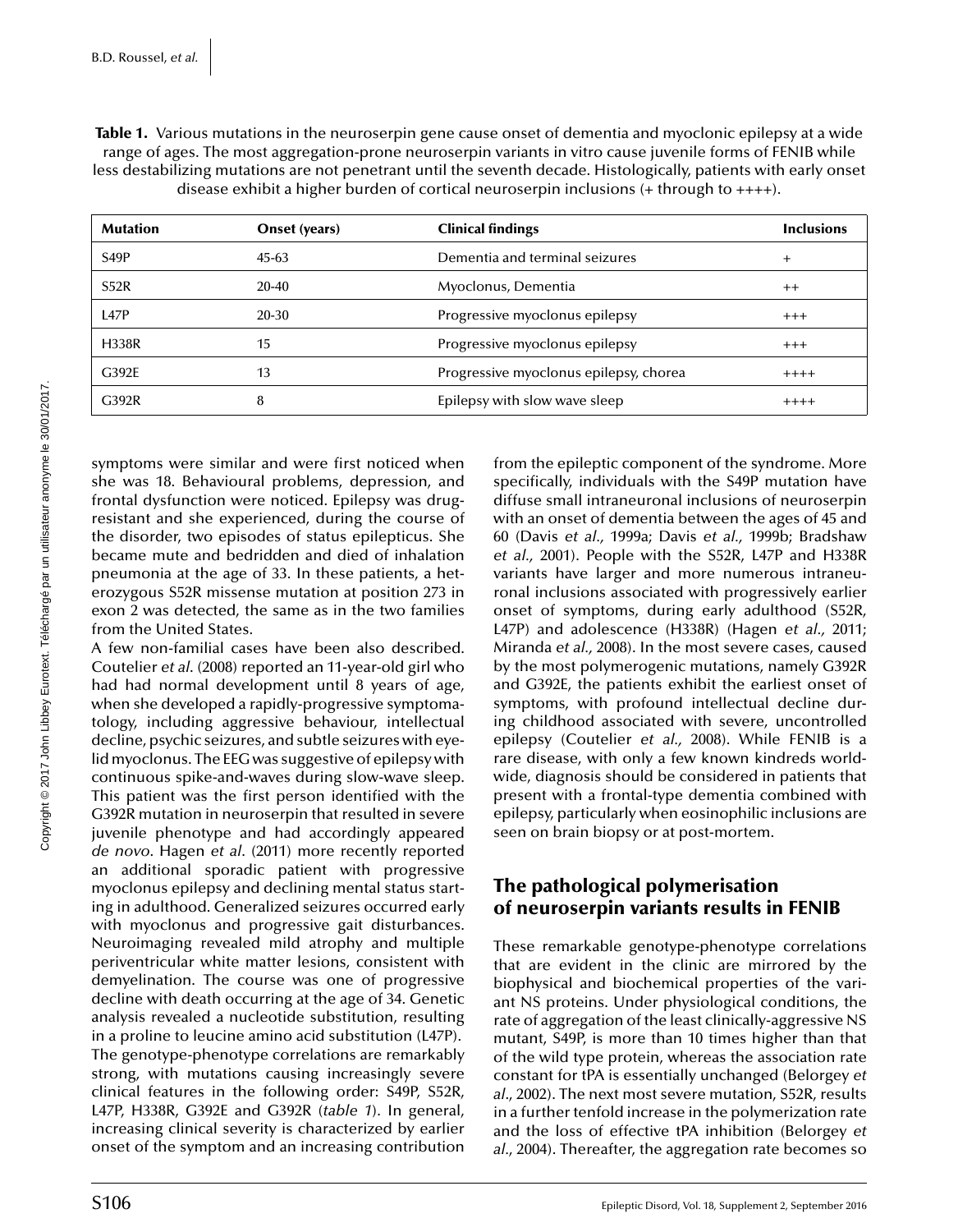high as to be practically immeasurable. In the classic model of serpin polymerisation, proposed by [Carrell](#page-5-0) [and Lomas \(2002\),](#page-5-0) the functional changes in NS are all caused by the progressive destabilization of the key structural element, termed  $\beta$ -sheet A, which forms the core of NS (*[figure 1](#page-2-0)*). This structural perturbation favours the incorporation of the RCL from a second NS molecule over the physiological process of intramolecular RCL insertion that occurs during protease inhibition [\(Davis](#page-6-0) *[et al.,](#page-6-0)* [2002\).](#page-6-0) An initial loop-sheet polymerization event yields a NS dimer that retains a patent -sheet A at one end and a destabilized RCL at the other. Such a dimer is competent to undergo further loop-sheet polymerization to form trimers and eventually higher-order polymers. Recently, Huntington and colleagues have proposed alternative mechanisms for polymerization that require a more significant domain swap between the serpins in a chain ([Sado](#page-6-0) *[et al.,](#page-6-0)* [2009; Huntington & Whisstock, 2010; Belorgey](#page-6-0) *[et al.,](#page-6-0)* [2011; Singh & Jairajpuri, 2011; Yamasaki](#page-6-0) *[et a](#page-6-0)l*[., 2011\).](#page-6-0) In either case, the NS polymers gradually become entangled in the neuronal endoplasmic reticulum (ER) and form inclusions, known as Collins bodies. This phenomenon of aggregation or 'polymerization' has been described in other serpins such as  $\alpha_1$ -antitrypsin where it results in hepatocyte inclusions and liver disease ([Lomas](#page-6-0) *[et a](#page-6-0)l*[., 1992; Elliott](#page-6-0) *[et a](#page-6-0)l*[., 1996; Huntington](#page-6-0) *[et al.](#page-6-0)*, [1999\).](#page-6-0) The observation that FENIB was caused by NS mutations (S49P and H338R) that are structurally homologous to substitutions in  $\alpha_1$ -antitrypsin, which also lead to polymerization (S53F and H334D, respectively) ([Lomas](#page-6-0) *[et a](#page-6-0)l*[., 1993\),](#page-6-0) argues strongly in favour of a shared molecular mechanism. This was confirmed by the finding that the neuronal inclusion bodies of FENIB were formed by polymers of NS with identical morphology to the polymers of mutant  $\alpha_1$ -antitrypsin present in hepatocytes from a child with  $\alpha_1$ -antitrypsin deficiency-related cirrhosis [\(Davis](#page-5-0) *[et al.](#page-5-0)*, [1999a; Carrell](#page-5-0) [& Lomas, 2002\).](#page-5-0)

## **Dissecting the pathological mechanisms of the dementing and epileptic components of FENIB**

The ER-resident inclusions [\(Miranda](#page-6-0) *[et a](#page-6-0)l*[., 2004\)](#page-6-0) in the neurones of individuals expressing NS variants are likely to represent the toxic gain-of-function that results in this dominantly-inherited neurodegenerative syndrome. Serpin polymerisation exerts a stress on the cell that differs in important ways from other proteinopathies. In most cases, misfolding of proteins in the ER results in activation of the unfolded protein response (UPR). However, the native-like structure of serpin polymers results in a distinct signalling pathway called the ER overload response [\(Davies](#page-6-0) *[et al.](#page-6-0)*, [2009\).](#page-6-0) This ER overload response activates  $NF$ - $\kappa$ B by a pathway that is dependent on raised cytoplasmic  $Ca^{2+}$ levels. ER-associated degradation or ERAD is involved in the degradation of mutant NS and may be able to degrade the polymers ([Ying](#page-7-0) *[et a](#page-7-0)l*[., 2011\),](#page-7-0) whereas autophagy is more important in the bulk turnover of both wild type and mutant NS [\(Kroeger](#page-6-0) *[et al.](#page-6-0)*, [2009\).](#page-6-0) In the presence of polymerogenic mutations in serpins, and with increasing age, these mechanisms are overwhelmed and retention of polymers in the ER leads to cell death. This is apparent in the fly model of FENIB where the accumulation of intracellular polymers is associated with locomotor deficits where there was a correlation between the severity of the behavioural deficits and the degree of polymer accumulation ([Miranda](#page-6-0) *[et al.](#page-6-0)*, [2008\).](#page-6-0)

While the intraneuronal accumulation of NS inclusions may underpin the dementia seen in FENIB, there is evidence that other mechanisms may also contribute to the epileptic propensity of these patients. In particular, it is notable that epilepsy is rarely seen when normal levels of tPA inhibitory activity are present, as is the case for wild type and S49P NS. This has been recently highlighted in relation to stroke, where patients thrombolyzed with recombinant tPA present a higher level of seizures [\(Alvarez](#page-5-0) *[et a](#page-5-0)l*[., 2013\).](#page-5-0) When tPA inhibition is lost (for example, for the S52R and 392 mutants) then epilepsy becomes the major clinical feature ([Davis](#page-6-0) *[et](#page-6-0) [al.,](#page-6-0)* [2002\).](#page-6-0) Notably, neuroserpin is able to dampen neuronal sensitivity to excitotoxic stimuli by regulating tPA activity ([Yepes](#page-7-0) *[et al.](#page-7-0)*, [2000; Yepes](#page-7-0) *[et al.](#page-7-0)*, [2002; Wu](#page-7-0) *[et al](#page-7-0)*., [2010\).](#page-7-0) This effect appears to be mediated by the tPAmediated proteolytic cleavage of the NR1 subunit of the NMDA receptor that increases the functioning of this excitatory glutamate receptor (*[figure 2](#page-5-0)*) [\(Nicole](#page-6-0) *[et](#page-6-0) [al.,](#page-6-0)* [2001; Fernandez-Monreal](#page-6-0) *[et al.,](#page-6-0)* [2004; Samson](#page-6-0) *[et al.](#page-6-0)*, [2008; Baron](#page-6-0) *[et al.,](#page-6-0)* [2010\).](#page-6-0)

Excess glutamatergic neurotransmission is also a potent cause of epilepsy (reviewed in [Vincent & Mulle](#page-6-0) [\[2009\]\)](#page-6-0) and increased NMDA signalling in response to dysregulated tPA activity could contribute to FENIB. Indeed, co-injection of neuroserpin with kainate into the hippocampus of the mouse attenuated the spread of consequent epileptic activity when compared to co-injection of kainate with vehicle alone ([Yepes](#page-7-0) *[et](#page-7-0) [al.,](#page-7-0)* [2002\).](#page-7-0) These data suggest a role for tPA in seizure spread in epilepsy and support the use of NS or others tPA inhibitors as a potential therapy.

#### **Conclusion**

Familial encephalopathy with neuroserpin inclusion bodies is a recently described neurodegenerative disease that is responsible for progressive myoclonic epilepsy and/or pre-senile dementia. Serpinopathies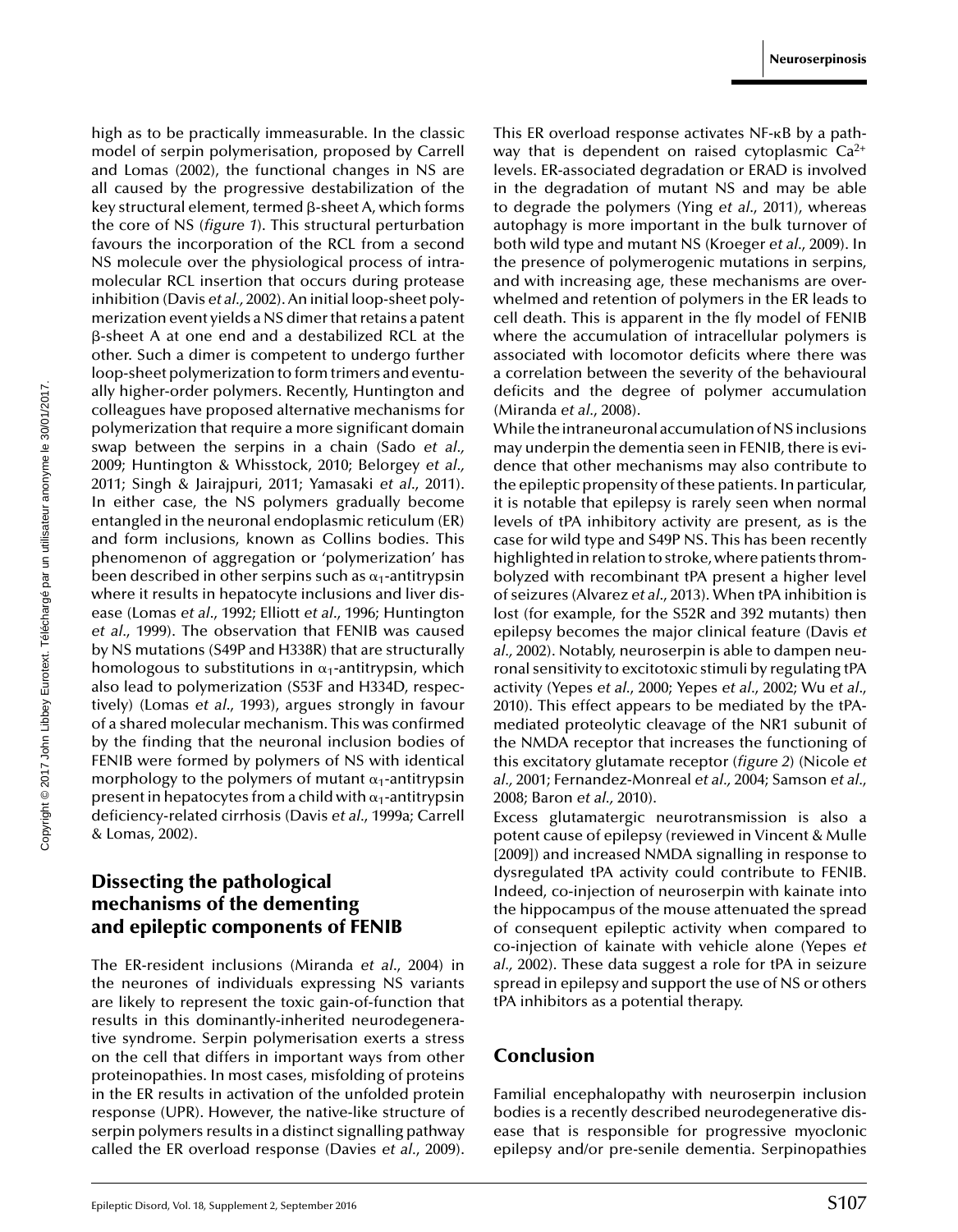<span id="page-5-0"></span>

**Figure 2.** The NMDA receptor mediates the influx of calcium into neurones in the presence of glutamate. tPA has been shown to cleave the NR1 subunit (triangle) of the receptor and, as a consequence, increases the concentration of intracellular calcium. By inhibiting tPA, neuroserpin is thought to protect neurons from the toxic consequences of excessive NMDA activity, termed 'excitotoxicity'.

are unique among conformational diseases because they form native-like aggregates or polymers in the ER of synthetic cells. Serpin variants accumulate as inclusion bodies and thus activate the ER-overload response. It appears that this gain-of-function toxicity is responsible for the neuronal dysfunction and death that underpins dementia in FENIB. The evidence is less clear as to whether similar gain-of-toxicity is the cause of the epilepsy in FENIB or whether this results from dysfunction of the NS/tPA system. The relative importance of these two mechanisms has yet to be clearly elucidated. To date, genetic analysis of the *SERPINI1* gene should be performed in patients with adult-onset PME and early-onset, rapidly progressive cognitive dysfunction or predominantly frontal dementia.  $\Box$ 

#### **Disclosures.**

None of the authors have any conflict of interest to disclose.

The present manuscript is part of a *Epileptic Disorders*/ Mariani Foundation supplement on Progressive Myoclonus Epilepsies, downloadable as a whole by visiting www. epilepticdisorders.com.

#### **References**

[Alvarez V, Rossetti AO, Papavasileiou V, Michel P. Acute](http://www.ncbi.nlm.nih.gov/pubmed?term=Acute seizures in acute ischemic stroke: does thrombolysis have a role to play?) seizures in acute ischemic stroke: does thrombolysis have a role to play? *J Neurol* 2013; 260: 55-61.

Baron A, Montagne A, Cassé F, *et al*. NR2D-containing NMDA [receptors mediate tissue plasminogen activator-promoted](http://www.ncbi.nlm.nih.gov/pubmed?term=NR2D-containing NMDA receptors mediate tissue plasminogen activator-promoted neuronal excitotoxicity) neuronal excitotoxicity*. Cell Death Differ* 2010; 17: 860-71.

[Belorgey D, Crowther DC, Mahadeva R, Lomas DA. Mutant](http://www.ncbi.nlm.nih.gov/pubmed?term=Mutant neuroserpin (S49P) that causes familial encephalopathy with neuroserpin inclusion bodies is a poor proteinase inhibitor and readily forms polymers in vitro) neuroserpin (S49P) that causes familial encephalopathy with neuroserpin inclusion bodies is a poor proteinase inhibitor and readily forms polymers *in vitro. J Biol Chem* 2002; 277: 17367-73.

Belorgey D, Sharp LK, Crowther DC, Onda M, Johansson J, Lomas DA. Neuroserpin portland (Ser52Arg) is trapped as [an inactive intermediate that rapidly forms polymers: impli](http://www.ncbi.nlm.nih.gov/pubmed?term=Neuroserpin portland (Ser52Arg) is trapped as an inactive intermediate that rapidly forms polymers: implications for the epilepsy seen in the dementia FENIB)cations for the epilepsy seen in the dementia FENIB*. Eur J Biochem* 2004; 271: 3360-7.

[Belorgey D, Irving JA, Ekeowa UI,](http://www.ncbi.nlm.nih.gov/pubmed?term=Characterisation of serpin polymers in vitro and in vivo) *et al*. Characterisation of serpin polymers *in vitro* and *in vivo. Methods* 2011; 53: 255-66.

Bradshaw CB, Davis RL, Shrimpton AE, *et al*. Cognitive deficits [associated with a recently reported familial neurodegen](http://www.ncbi.nlm.nih.gov/pubmed?term=Cognitive deficits associated with a recently reported familial neurodegenerative disease familial encephalopathy with neuroserpin inclusion bodies)erative disease: familial encephalopathy with neuroserpin inclusion bodies*. Arch Neurol* 2001; 58: 1429-34.

[Carrell RW, Lomas DA. Alpha1-antitrypsin deficiency – a](http://www.ncbi.nlm.nih.gov/pubmed?term=Alpha1-antitrypsin deficiency unhbox voidb@x hbox {--} a model for conformational diseases) model for conformational diseases*. N Engl J Med* 2002; 346: 45-53.

Cole JW, Naj AC, O'Connell JR, *et al*. Neuroserpin polymor[phisms and stroke risk in a biracial population: the stroke](http://www.ncbi.nlm.nih.gov/pubmed?term=Neuroserpin polymorphisms and stroke risk in a biracial population: the stroke prevention in young women study) prevention in young women study*. BMC Neurol* 2007; 7: 37.

Coutelier M, Andries S, Ghariani S, *et al*. Neuroserpin muta[tion causes electrical status epilepticus of slow-wave sleep](http://www.ncbi.nlm.nih.gov/pubmed?term=Neuroserpin mutation causes electrical status epilepticus of slow-wave sleep)*. Neurology* 2008; 71: 64-6.

Davis RL, Shrimpton AE, Holohan PD, *et al*. Familial demen[tia caused by polymerization of mutant neuroserpin](http://www.ncbi.nlm.nih.gov/pubmed?term=Familial dementia caused by polymerization of mutant neuroserpin)*. Nature* 1999a; 401: 376-9.

Davis RL, Holohan PD, Shrimpton AE, *et al*. Familial [encephalopathy with neuroserpin inclusion bodies](http://www.ncbi.nlm.nih.gov/pubmed?term=Familial encephalopathy with neuroserpin inclusion bodies)*. Am J Pathol* 1999b; 155: 1901-13.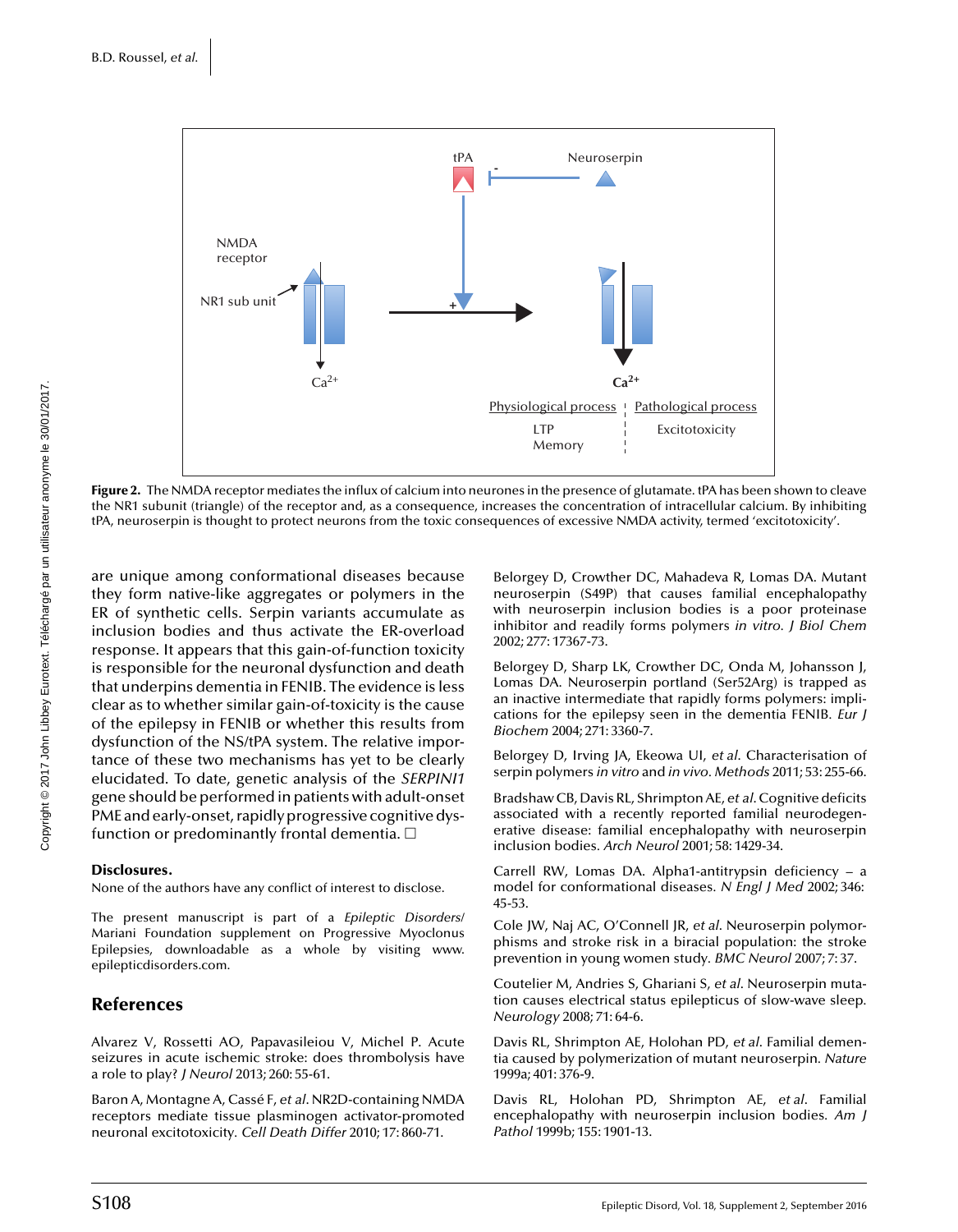<span id="page-6-0"></span>Davis RL, Shrimpton AE, Carrell RW, *et al*. Association [between conformational mutations in neuroserpin and onset](http://www.ncbi.nlm.nih.gov/pubmed?term=Association between conformational mutations in neuroserpin and onset and severity of dementia) and severity of dementia*. Lancet* 2002; 359: 2242-7.

Davies MJ, Miranda E, Roussel BD, Kaufman RJ, Marciniak SI, Lomas DA. Neuroserpin polymers activate NF-kappaB by a calcium signaling pathway that is independent of the unfolded protein response*. J Biol Chem* 2009; 284: 18202-9.

[Elliott PR, Lomas DA, Carrell RW, Abrahams J-P. Inhibitory](http://www.ncbi.nlm.nih.gov/pubmed?term=Inhibitory conformation of the reactive loop of 1-antitrypsin) conformation of the reactive loop of-1-antitrypsin*. Nat Struct Biol* 1996; 3: 676-81.

Fernandez-MonrealM, López-Atalaya JP, Benchenane K, *et al*. Arginine 260 of the amino-terminal domain of NR1 sub[unit is critical for tissue-type plasminogen activator-mediated](http://www.ncbi.nlm.nih.gov/pubmed?term=Arginine 260 of the amino-terminal domain of NR1 subunit is critical for tissue-type plasminogen activator-mediated enhancement of N-methyl-D-aspartate receptor signaling) enhancement of N-methyl-D-aspartate receptor signaling*. J Biol Chem* 2004; 279: 50850-6.

Gourfinkel-An I, Duyckaerts C, Camuzat A, *et al*. Clinical and [neuropathologic study of a French family with a mutation in](http://www.ncbi.nlm.nih.gov/pubmed?term=Clinical and neuropathologic study of a French family with a mutation in the neuroserpin gene) the neuroserpin gene*. Neurology* 2007; 69: 79-83.

Hagen MC, Murrell JR, Delisle MB, *et al*. Encephalopathy [with neuroserpin inclusion bodies presenting as progressive](http://www.ncbi.nlm.nih.gov/pubmed?term=Encephalopathy with neuroserpin inclusion bodies presenting as progressive myoclonus epilepsy and associated with a novel mutation in the proteinase inhibitor 12 gene) myoclonus epilepsy and associated with a novel mutation in the proteinase inhibitor 12 gene*. Brain Pathol* 2011; 1: 575-82.

Hastings GA, Coleman TA, Haudenschild CC, *et al*. Neuroserpin, a brain-associated inhibitor of tissue plasminogen [activator is localized primarily in neurons. Implications for](http://www.ncbi.nlm.nih.gov/pubmed?term=Neuroserpin, a brain-associated inhibitor of tissue plasminogen activator is localized primarily in neurons. Implications for the regulation of motor learning and neuronal survival) the regulation of motor learning and neuronal survival*. J Biol Chem* 1997; 272: 33062-7.

[Huntington JA, Whisstock JC. Molecular contortionism – on](http://www.ncbi.nlm.nih.gov/pubmed?term=Molecular contortionism unhbox voidb@x hbox {--} on the physical limits of serpin ) the physical limits of serpin 'loop-sheet' polymers*. Biol Chem* 2010; 391: 973-82.

Huntington JA, Pannu NS, Hazes B, Read RJ, Lomas DA, Carrell [RW. A 26Å structure of a serpin polymer and implications for](http://www.ncbi.nlm.nih.gov/pubmed?term=A 26� structure of a serpin polymer and implications for conformational disease) conformational disease*. J Mol Biol* 1999; 293: 449-55.

[Huntington JA, Read RJ, Carrell RW. Structure of a serpin](http://www.ncbi.nlm.nih.gov/pubmed?term=Structure of a serpin-protease complex shows inhibition by deformation)protease complex shows inhibition by deformation*. Nature* 2000; 407: 923-6.

Kroeger H, Miranda E, MacLeod I, *et al*. Endoplasmic [reticulum-associated degradation \(ERAD\) and autophagy](http://www.ncbi.nlm.nih.gov/pubmed?term=Endoplasmic reticulum-associated degradation (ERAD) and autophagy cooperate to degrade polymerogenic mutant serpins) cooperate to degrade polymerogenic mutant serpins*. J Biol Chem* 2009; 284: 22793-802.

Krueger SR, Ghisu GP, Cinelli P, *et al*. Expression of neu[roserpin, an inhibitor of tissue plasminogen activator, in the](http://www.ncbi.nlm.nih.gov/pubmed?term=Expression of neuroserpin, an inhibitor of tissue plasminogen activator, in the developing and adult nervous system of the mouse) developing and adult nervous system of the mouse*. J Neurosci* 1997; 17: 8984-96.

[Lomas DA, Evans DL, Finch JT, Carrell RW. The mechanism of](http://www.ncbi.nlm.nih.gov/pubmed?term=The mechanism of Z 1-antitrypsin accumulation in the liver) Z α<sub>1</sub>-antitrypsin accumulation in the liver. *Nature* 1992; 357: 605-7.

[Lomas DA, Finch JT, Seyama K, Nukiwa T, Carrell](http://www.ncbi.nlm.nih.gov/pubmed?term=Antitrypsin, Siiyama (Ser53oPhe); further evidence for intracellular loop-sheet polymerisation) RW.  $\alpha_1$ -antitrypsin, S<sub>iiyama</sub> (Ser $^{53}$ øPhe); further evidence for intracellular loop-sheet polymerisation*. J Biol Chem* 1993; 268: 15333-5.

[Minassian BA, Striano P, Avanzini G. Progressive Myoclonus](http://www.ncbi.nlm.nih.gov/pubmed?term=Progressive Myoclonus Epilepsies: State-of-the-Art) Epilepsies: State-of-the-Art*. Epileptic Disord* 2016; 18(Suppl. 2): S1-158.

Miranda E, Romisch K, Lomas DA. Mutants of neuroser[pin that cause dementia accumulate as polymers within the](http://www.ncbi.nlm.nih.gov/pubmed?term=Mutants of neuroserpin that cause dementia accumulate as polymers within the endoplasmic reticulum) endoplasmic reticulum*. J Biol Chem* 2004; 279: 28283-91.

Miranda E, MacLeod I, Davies MJ, *et al*. The intracellular accu[mulation of polymeric neuroserpin explains the severity of](http://www.ncbi.nlm.nih.gov/pubmed?term=The intracellular accumulation of polymeric neuroserpin explains the severity of the dementia FENIB) the dementia FENIB*. Hum Mol Genet* 2008; 17: 1527-39.

Nicole O, Docagne F, Ali C, *et al*. The proteolytic activity [of tissue-plasminogen activator enhances NMDA receptor](http://www.ncbi.nlm.nih.gov/pubmed?term=The proteolytic activity of tissue-plasminogen activator enhances NMDA receptor-mediated signaling)mediated signaling*. Nat Med* 2001; 7: 59-64.

Osterwalder T, Contartese J, Stoeckli ET, Kuhn TB, Sondereg[ger P. Neuroserpin, an axonally secreted serine protease](http://www.ncbi.nlm.nih.gov/pubmed?term=Neuroserpin, an axonally secreted serine protease inhibitor) inhibitor*. EMBO J* 1996; 15: 2944-53.

Osterwalder T, Cinelli P, Baici A, *et al*. The axonally secreted [serine proteinase inhibitor, neuroserpin, inhibits plasmino](http://www.ncbi.nlm.nih.gov/pubmed?term=The axonally secreted serine proteinase inhibitor, neuroserpin, inhibits plasminogen activators and plasmin but not thrombin)gen activators and plasmin but not thrombin*. J Biol Chem* 1998; 273: 2312-21.

Qian Z, Gilbert ME, Colicos MA, Kandel ER, Kuhl D. Tissue[plasminogen activator is induced as an immediate-early gene](http://www.ncbi.nlm.nih.gov/pubmed?term=Tissue-plasminogen activator is induced as an immediate-early gene during seizure, kindling and long-term potentiation) during seizure, kindling and long-term potentiation*. Nature* 1993; 361: 453-7.

[Ryu S-E, Choi H-J, Kwon K-S, Lee KN, Yu M-H. The native](http://www.ncbi.nlm.nih.gov/pubmed?term=The native strains in the hydrophobic core and flexible reactive loop of a serine protease inhibitor: crystal structure of an uncleaved a1-antitrypsin at 2.7 A) strains in the hydrophobic core and flexible reactive loop of a serine protease inhibitor: crystal structure of an uncleaved a1-antitrypsin at 2.7 Å*. Structure* 1996; 4: 1181-92.

Sado M, Yamasaki Y, Iwanaga T, *et al*. Protective effect against [Parkinson's disease-related insults through the activation of](http://www.ncbi.nlm.nih.gov/pubmed?term=Protective effect against Parkinson{) XBP1*. Brain Res* 2009; 1257: 16-24.

Samson AL, Nevin ST, Croucher D, *et al*. Tissue-type plas[minogen activator requires a co-receptor to enhance NMDA](http://www.ncbi.nlm.nih.gov/pubmed?term=Tissue-type plasminogen activator requires a co-receptor to enhance NMDA receptor function) receptor function*. J Neurochem* 2008; 107: 1091-101.

Seeds NW, Basham ME, Haffke SP. Neuronal migration is [retarded in mice lacking the tissue plasminogen activator](http://www.ncbi.nlm.nih.gov/pubmed?term=Neuronal migration is retarded in mice lacking the tissue plasminogen activator gene) gene*. Proc Natl Acad SciUSA* 1999; 96: 14118-23.

[Singh P, Jairajpuri MA. Strand 6B deformation and residues](http://www.ncbi.nlm.nih.gov/pubmed?term=Strand 6B deformation and residues exposure towards N-terminal end of helix B during proteinase inhibition by serpins) exposure towards N-terminal end of helix B during proteinase inhibition by serpins*. Bioinformation* 2011; 5: 315-9.

Stoeckli ET, Lemkin PF, Kuhn TB, Ruegg MA, Heller M, Son[deregger P. Identification of proteins secreted from axons](http://www.ncbi.nlm.nih.gov/pubmed?term=Identification of proteins secreted from axons of embryonic dorsal-root-ganglia neurons) of embryonic dorsal-root-ganglia neurons*. Eur J Biochem* 1989; 180: 249-58.

[Vincent P, Mulle C. Kainate receptors in epilepsy and excito](http://www.ncbi.nlm.nih.gov/pubmed?term=Kainate receptors in epilepsy and excitotoxicity)toxicity*. Neuroscience* 2009; 158: 309-23.

[Wright HT, Scarsdale JN. Structural basis for serpin inhibitor](http://www.ncbi.nlm.nih.gov/pubmed?term=Structural basis for serpin inhibitor activity) activity*. Proteins* 1995; 22: 210-25.

Wu J, Echeverry R, Guzman J, Yepes M. Neuroserpin protects neurons from ischemia-induced plasmin-mediated cell [death independently of tissue-type plasminogen activator](http://www.ncbi.nlm.nih.gov/pubmed?term=Neuroserpin protects neurons from ischemia-induced plasmin-mediated cell death independently of tissue-type plasminogen activator inhibition) inhibition*. Am J Pathol* 2010; 177: 2576-84.

Yamasaki M, Sendall TJ, Pearce MC, Whisstock JC, Hunt[ington JA. Molecular basis of alpha1-antitrypsin deficiency](http://www.ncbi.nlm.nih.gov/pubmed?term=Molecular basis of alpha1-antitrypsin deficiency revealed by the structure of a domain-swapped trimer) revealed by the structure of a domain-swapped trimer*. EMBO Rep* 2011; 12: 1011-7.